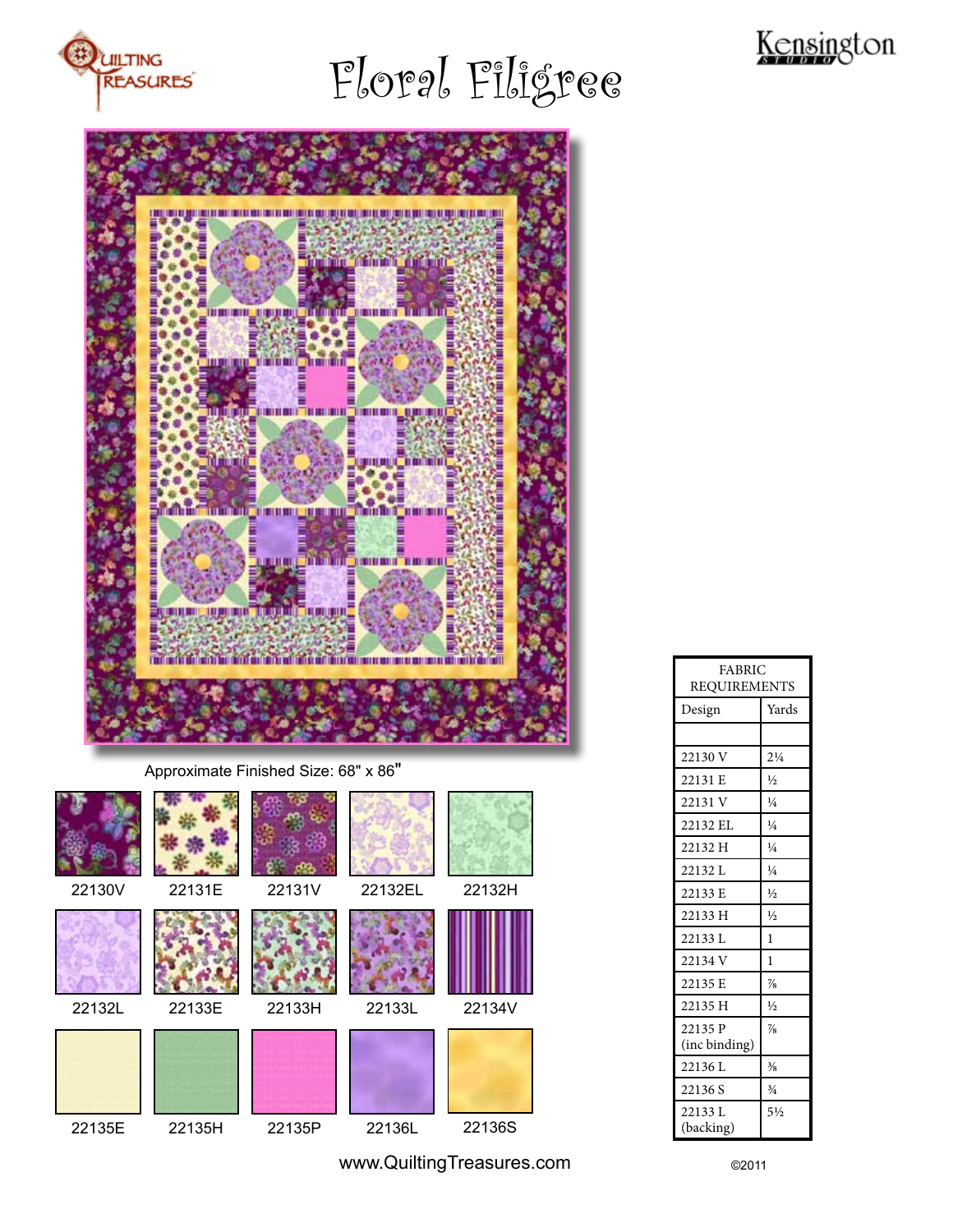Designed by: Cate Tallman-Evans Approximate Finished Quilt Size: 68" x 86" Finished Appliqué Block Size: 13" x 13" Skill level: Advanced

#### **Additional Materials**

Template plastic

All supplies necessary for chosen method of appliqué Thread to match appliqués

# **Cutting**

*(All strips are cut across the width of the fabric from selvage edge to selvage edge.)*

# **From** *EACH* **of the 22131 V dark purple flower,**

**22132 EL cream lace, 22132 H green lace, 22132 L lilac lace, and 22136 L purple tonal, cut:**

(1) 6  $\frac{1}{2}$ " strip. Recut into (3) 6  $\frac{1}{2}$ " x 6  $\frac{1}{2}$ " squares. There will be some extra squares.

## **From the 22131 E cream flower, cut:**

(2) 6  $\frac{1}{2}$ " strips. Recut into (2) 6  $\frac{1}{2}$ " x 6  $\frac{1}{2}$ " squares and (1) 6  $\frac{1}{2}$ " x 41  $\frac{1}{2}$ " piece. Set aside remainder and second strip for joining later.

# **From the 22133 E cream scroll, cut:**

(2) 6  $\frac{1}{2}$ " strips. Cut (1) 6  $\frac{1}{2}$ " x 6  $\frac{1}{2}$ " square from one strip. Set aside remainder and second strip for joining later.

## **From the 22133 H green scroll, cut:**

(2) 6  $\frac{1}{2}$ " strips. Recut into (2) 6  $\frac{1}{2}$ " x 27  $\frac{1}{2}$ " pieces and (2) 6  $\frac{1}{2}$ " x 6  $\frac{1}{2}$ " squares.

#### **From the 22135 P pink tonal, cut:**

(1) 6  $\frac{1}{2}$ " strip. Recut into (2) 6  $\frac{1}{2}$ " x 6  $\frac{1}{2}$ " squares. (9) 2  $\frac{1}{4}$ " strips for the binding.

#### **From the 22135 E cream tonal, cut:**

 (2) 13 ½" strips. Recut into (5) 13 ½" x 13 ½" squares.

#### **From the 22136 S yellow tonal, cut:**

 $(6)$  2  $\frac{1}{2}$ " strips for the middle border.

(2) 1  $\frac{1}{2}$ " strips. Recut into (43) 1  $\frac{1}{2}$ " x 1  $\frac{1}{2}$ " squares. Reserve remainder for applique flower centers.

#### **From the 22134 V stripe, cut:**

(3) 6  $\frac{1}{2}$ " strips. Recut into (71) 1 $\frac{1}{2}$ " x 6  $\frac{1}{2}$ "

(6) 1½" strips for the inner border.

#### **From the 22130 V dark purple focal print, cut:**

- (4) 9 ½" strips for the top and bottom outer borders.
- (4)  $7\frac{1}{2}$ " strips for the side outer borders.

(1) 6  $\frac{1}{2}$ " strip. Recut into (3) 6  $\frac{1}{2}$ " x 6  $\frac{1}{2}$ " squares.

**Reserve the 22133 L lilac scroll, 22135 H green tonal, and uncut 22136 S yellow tonal fabrics for appliqué.**

# **Appliqué**

1. Prepare templates for the flower center, leaf and

flower pieces using the patterns given. To make a full-size flower pattern, fold a 12" square of

paper in quarters and trace the flower



pattern onto the paper matching the dotted lines on pattern with the folded edges of the paper. Cut along the curved edge and unflod to create full-size pattern.

2. Cut applique pieces for your preferred method of appliqué, prepare (5) Lilac Scroll flower petal units, (5) Yellow Tonal flower centers, and (20) Green Blender leaves.

3. Fold each 13½" Cream Blender square and crease to mark the diagonals.

4. Using the quilt pictured as a guide, arrange (4) leaves and (1) flower petal unit onto the right side of a 13 1/2" cream tonal background square. Appliqué the exposed edges of each motif to the background square Appliqué a yellow flower center on top of the flower petal unit to complete (1) appliqué block. Repeat to make a total of (5) appliqué blocks.

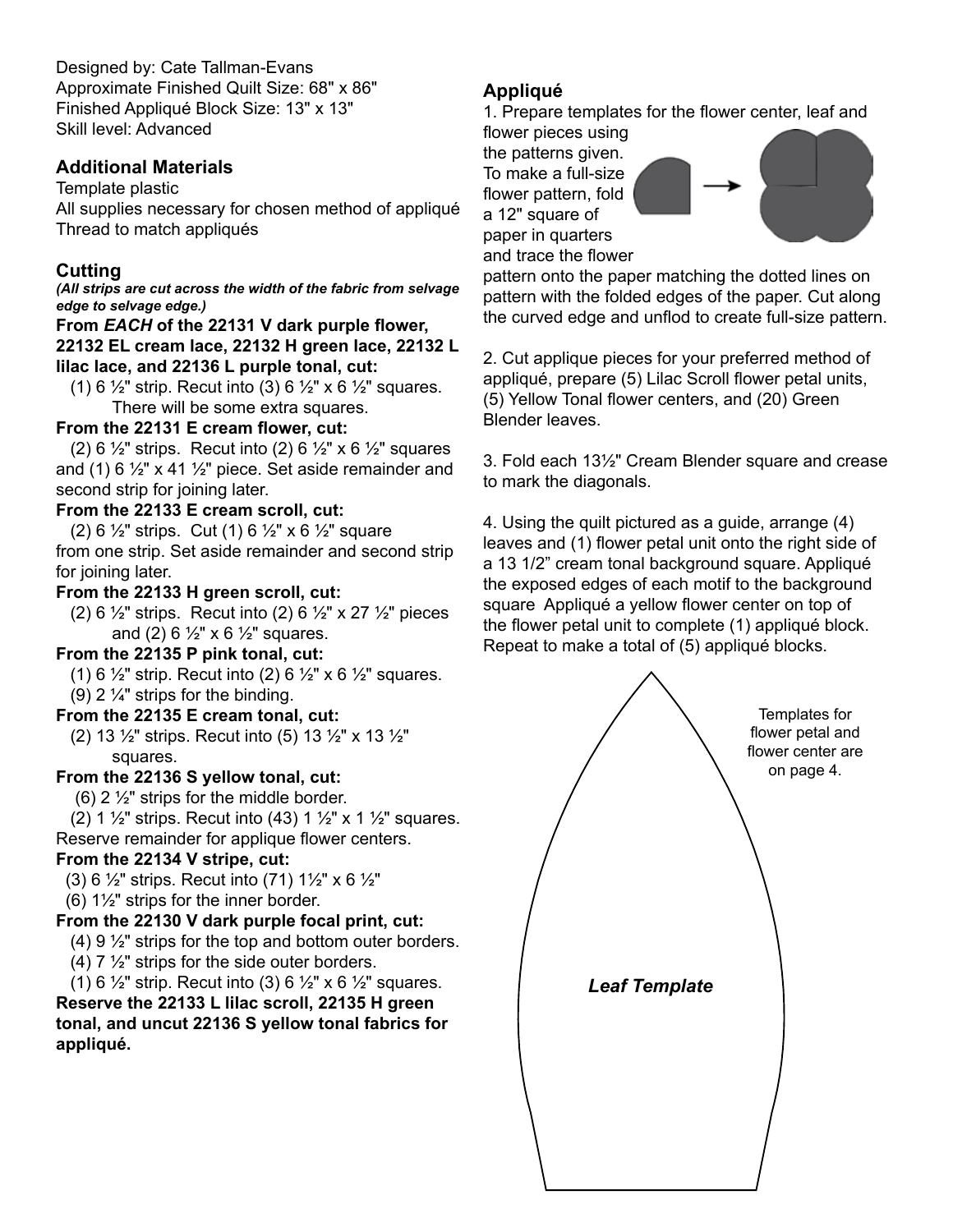#### **Sewing Instructions**

#### *(All seams are sewn with right sides together, raw edges even and using 1/4" seam allowance.)*

#### **Section 1**

Referring to the diagram below, arrange the following into (3) rows: (1) appliqué block, (3) 6  $\frac{1}{2}$ " squares, (5) 1  $\frac{1}{2}$ " yellow squares, (10) 1  $\frac{1}{2}$ " x 6  $\frac{1}{2}$ " stripe pieces, and (1) 6  $\frac{1}{2}$ " x 27  $\frac{1}{2}$ " green scroll piece. Refer to the quilt pictured on the cover for correct fabric placement of the 6 ½" squares or use any arrangement of your choice. Stitch the units into rows. Stitch the green scroll piece to the top of the row of stripe pieces using a partial

seam. Begin this seam at the left-hand edge of the units and end the seam at the dot shown on the diagram. Stitch the rows together to complete Section 1.



## **Section 2**

Referring to the diagram on the right, arrange the following into (8) rows: (2) appliqué blocks, (12) 6  $\frac{1}{2}$ " squares, (22) 1 ½" yellow squares, and (36) 1  $\frac{1}{2}$ " x 6  $\frac{1}{2}$ " stripe pieces. Refer to the quilt pictured on the cover for correct fabric placement of the 6  $\frac{1}{2}$ " squares or use any arrangement of your choice. Stitch the units into rows and sew the rows together to complete Section 2.



# **Section 3**

Referring to the diagram on the right, arrange the following into (6) rows: (2) appliqué blocks,  $(6)$  6  $\frac{1}{2}$ " squares, (1) 6  $\frac{1}{2}$ " x 27  $\frac{1}{2}$ " green scroll print piece, (16) 1 ½" yellow squares, and (25) 1  $\frac{1}{2}$ " x 6  $\frac{1}{2}$ " stripe pieces. Refer to the quilt pictured on the cover for correct fabric placement of the 6 ½" squares or use any arrangement of your choice. Stitch the units into rows and sew the rows together to complete Section 3.